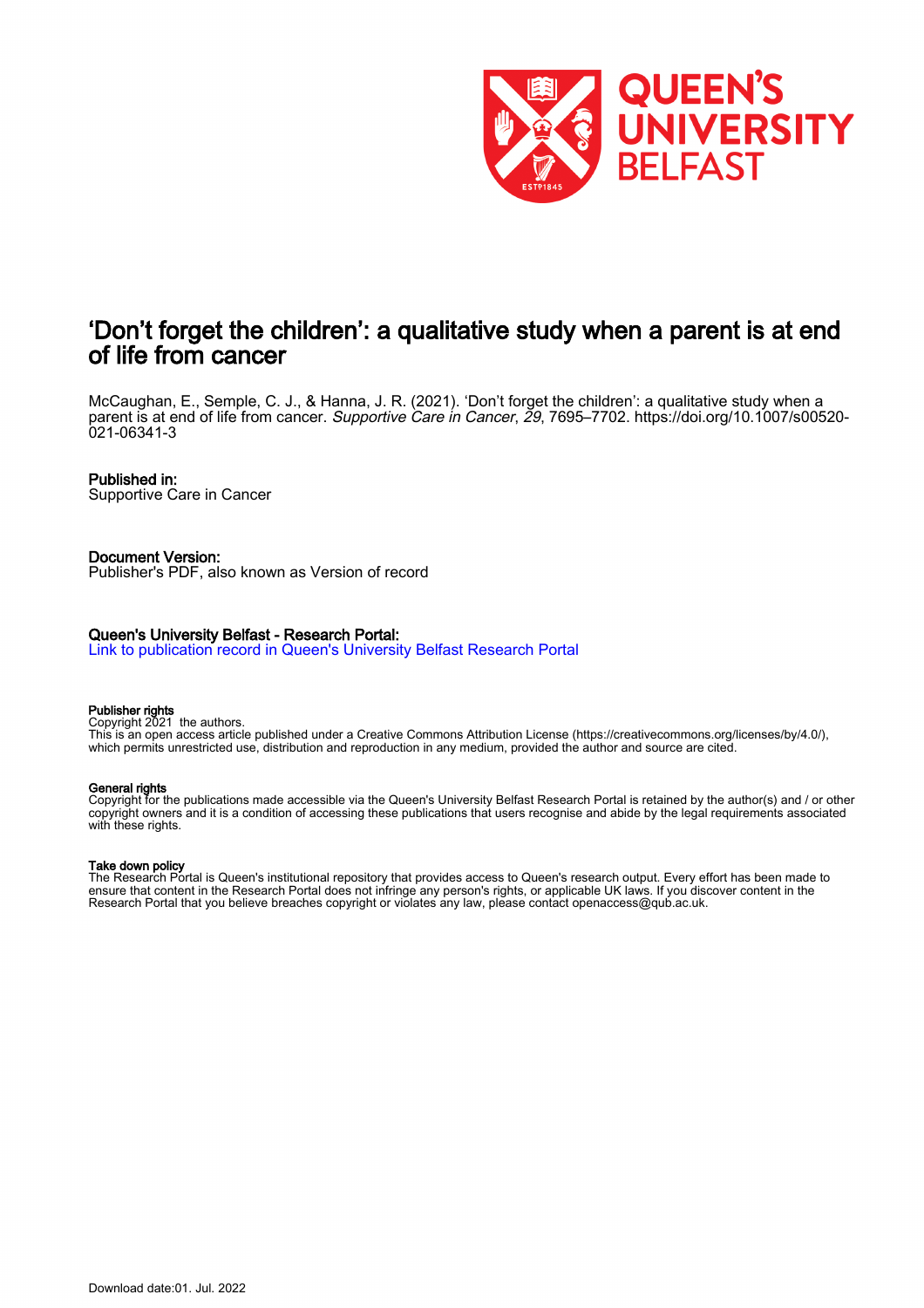#### **ORIGINAL ARTICLE**



# **'Don't forget the children': a qualitative study when a parent is at end of life from cancer**

**Eilís McCaughan1 · Cherith J. Semple2,3  [·](http://orcid.org/0000-0002-4560-7637) Jefrey R. Hanna[4](http://orcid.org/0000-0002-8218-5939)**

Received: 24 March 2021 / Accepted: 6 June 2021 / Published online: 18 June 2021 © The Author(s) 2021

### **Abstract**

**Purpose** Preparation for end of life is one of the greatest challenges faced by parents with cancer who have dependent chil $d$ ren ( $<18$  years old), with requirement for support from professionals. The aim of this study is to explore how parents can be best supported in relation to their children, when a parent is at end of life from cancer.

**Methods** This is an interpretive qualitative study, using 79 semi-structured interviews with parents at end of life (n3), bereaved parents (n21), health and social care professionals (HSCPs) (n32) and funeral directors (n23). Data were analysed thematically and triangulated.

**Results** Parents are central to preparing their children for the death of a parent. Striving for everyday ordinariness, maximising social networks, maintaining hope and making preparations for the future are helpful for families when a parent is at end of life. Most HSCPs were unaware of the challenges faced by parents at end of life, and psychosocial support was often left outside the caring realm. As a result, funeral directors noted complexities faced by the families after the death. Results are discussed under four themes: (1) communication with the children as a process, (2) coping throughout the unfolding end of life experience, (3) tension and complexities at end of life and (4) preparing for the future.

**Conclusions** Parents should be reassured that by involving the children early in the end of life experience when the ill-parent is 'well enough' to parent enables them to be actively involved in supporting their child through one of the greatest life changing event. A number of recommendations are discussed for professionals.

Keywords End of life · Psychosocial support · Parental life-limiting illness · Parental cancer · Dependent children · Qualitative study

# **Background**

Preparation for end of life (EOL) is one of the greatest challenges faced by parents with cancer who have dependent children  $($  < [1](#page-7-0)8 years old) [1, [2\]](#page-7-1). Parents often delay telling children that their parent's cancer is incurable and they will

 $\boxtimes$  Jeffrey R. Hanna jefrey.hanna@psych.ox.ac.uk

- <sup>1</sup> School of Nursing, Ulster University, Cromore Road, Coleraine BT52 1SA, Co. L'Derry, UK
- <sup>2</sup> School of Nursing, Ulster University, Shore Road, Newtownabbey BT37 0QB, Co, Antrim, UK
- <sup>3</sup> South Eastern Health and Social Care Trust, Cancer Services, Ulster Hospital, Upper Newtownards Road, Belfast BT16 1RH, UK
- <sup>4</sup> Department of Psychiatry, Warneford Hospital, University of Oxford, Oxford OX3 7JX, UK

die from this illness, perceiving this as protective for the children [\[3](#page-7-2)]. Advance planning is further hindered if parents do not wish to acknowledge the inevitability of death [[4\]](#page-7-3). Children desire to be informed of their parent's poor cancer prognosis [\[5](#page-8-0)] and want regular updates surrounding their parent's treatment and declining health [[6\]](#page-8-1) and to be involved in EOL care [[7,](#page-8-2) [8\]](#page-8-3).

Studies demonstrate that children less prepared for the death of a parent are more susceptive to adverse psychological adjustment in the short term and later life [\[9](#page-8-4), [10\]](#page-8-5). To promote children's ability to manage and adapt to this difficult situation, Walsh's family resilience theory [[11\]](#page-8-6) highlights that clear and honest communication couched within a cohesive family network is fundamentally important [\[2](#page-7-1), [12](#page-8-7)[–15](#page-8-8)].

To facilitate family resilience, there is often a need for parents to be encouraged, equipped and supported to meet the needs of their children throughout the EOL experience [[16](#page-8-9)]. Providing support for children's parents not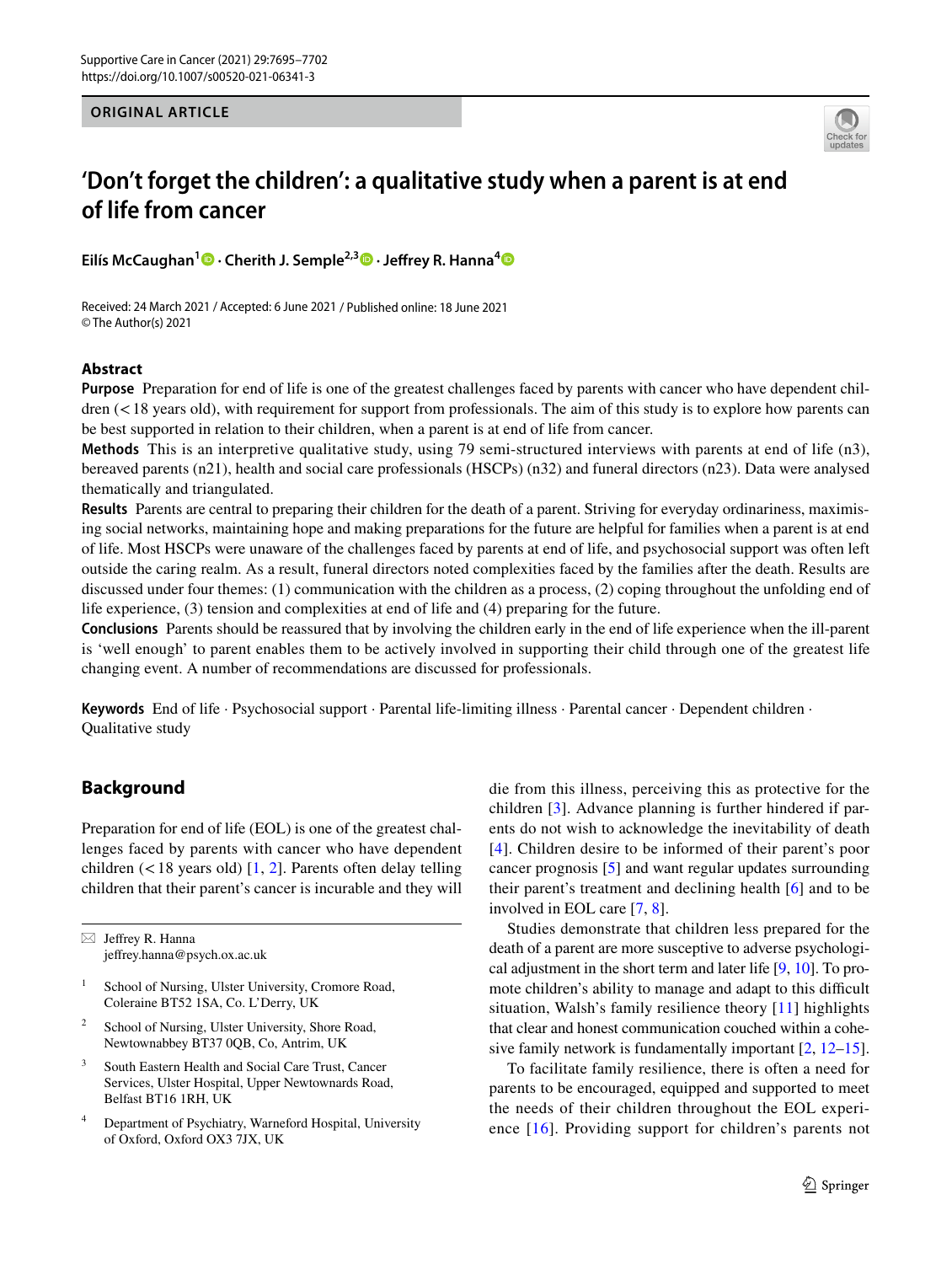only enhances a parent's capacity to support their children through this highly stressful life-event, but can also be emotionally protective for them as caregivers [\[17](#page-8-10), [18\]](#page-8-11).

Although health and social care professionals (HSCPs) are often well placed to support families at EOL and through the immediate bereavement period, this is often fraught with complexities [\[19](#page-8-12), [20\]](#page-8-13). The immediate bereavement period is from the time of death to the funeral that follows [\[19](#page-8-12)]. Some of the complexities include prognostication being inherently difficult and the management of patients often complex clinical condition at EOL presiding over the needs of the well-parent and children  $[21]$  $[21]$  $[21]$ . Studies highlight insufficient training for HSCPs; therefore, they lack skills, competence and confdence in addressing parents and children's need for support around the time of parental death from cancer [\[20](#page-8-13)], with some fearing they could make the situation worse [\[22](#page-8-15)]. This is despite national and international EOL guidelines repeatedly acknowledging that families should have honest, sensitive and well-informed conversations about dying, death and bereavement [\[23](#page-8-16)].

#### **Aims and objectives**

This study aims to explore how parents can be best supported in relation to their dependent children, when a parent is at EOL from cancer. The objectives of this study are to investigate the following:

- o The experience of parents as they prepare/prepared for the death of a parent with cancer who has dependent children
- p Parents' perception of need as they prepare and support their dependent children for the death of a parent from cancer
- q Professionals' experiences and perceptions of supporting parents when a parent of dependent children is at EOL from cancer and through the immediate bereavement period

## **Methods**

An interpretative qualitative study design was adopted [\[24](#page-8-17)]. This design provided fexibility for the researchers to followup on identifed categories between and within the study populations throughout the data collection process [[25\]](#page-8-18). To validate the fndings from the sample, data were triangulated to enhance the credibility of the study [\[26](#page-8-19)].

Seventy-nine participants were involved in this study, comprising of parents at EOL (n3), bereaved parents with

#### **Participants**

dependent children (n21), HSCPs from one healthcare Trust (n32) and funeral directors from urban and rural settings (n23). Using convenience and purposive sampling, participants were recruited by the second and third authors. Volunteer sampling techniques were used to aid recruitment of parents (EOL and bereaved) to the study. An outline of the inclusion and exclusion criteria and participant characteristics of the sample are provided in Table [1.](#page-3-0)

#### **Data collection**

Semi-structured interviews were conducted between February 2018 and February 2020. Data collection was guided by topic guides and informed by the literature alongside the research and expert group. The expert group consisted of a palliative care social worker and clinical nurse specialist, a family support worker and a bereaved parent and child (aged 14). The guides were iteratively modifed as necessary between and within sample groups to enable follow-up with identifed categories in subsequent interviews. Interviews lasted between 20 and 120 min and were conducted faceto-face by the authors who had no prior relationships with the participants. Interviews were completed when no further categories were identifed.

#### **Data analysis**

Audio-recordings were transcribed verbatim by the third author and verifed by the research team. Braun and Clarke's thematic analysis framework [[27](#page-8-20)] was used to analyse the data generated from the study populations. One author read and reread the transcripts of each study population to gain a sense of each participant's story. Following line-by-line scrutiny of the transcripts, the same author coded the data using NVivo V12 by marking similar phrases or words in the narratives. Subsequently, data from parents at EOL, bereaved parents, HSCPs and funeral directors were triangulated to provide a broader and enhanced understanding on how best parents can best supported as they prepare and support their children for the death of a parent from cancer [[28](#page-8-21)]. Deployed as an inductive method, JRH identifed similarities and diferences in the data between the sample and where some of them merged into themes. To ensure rigour and trustworthiness, the data were independently analysed by EMcC and CJS. Themes were verifed and refned through critical dialogue with all authors.

## **Ethical considerations**

Participants received oral and written information about the study and provided written consent. Participants were made aware of their right to withdraw, and assurances of confdentiality were given. To protect the anonymity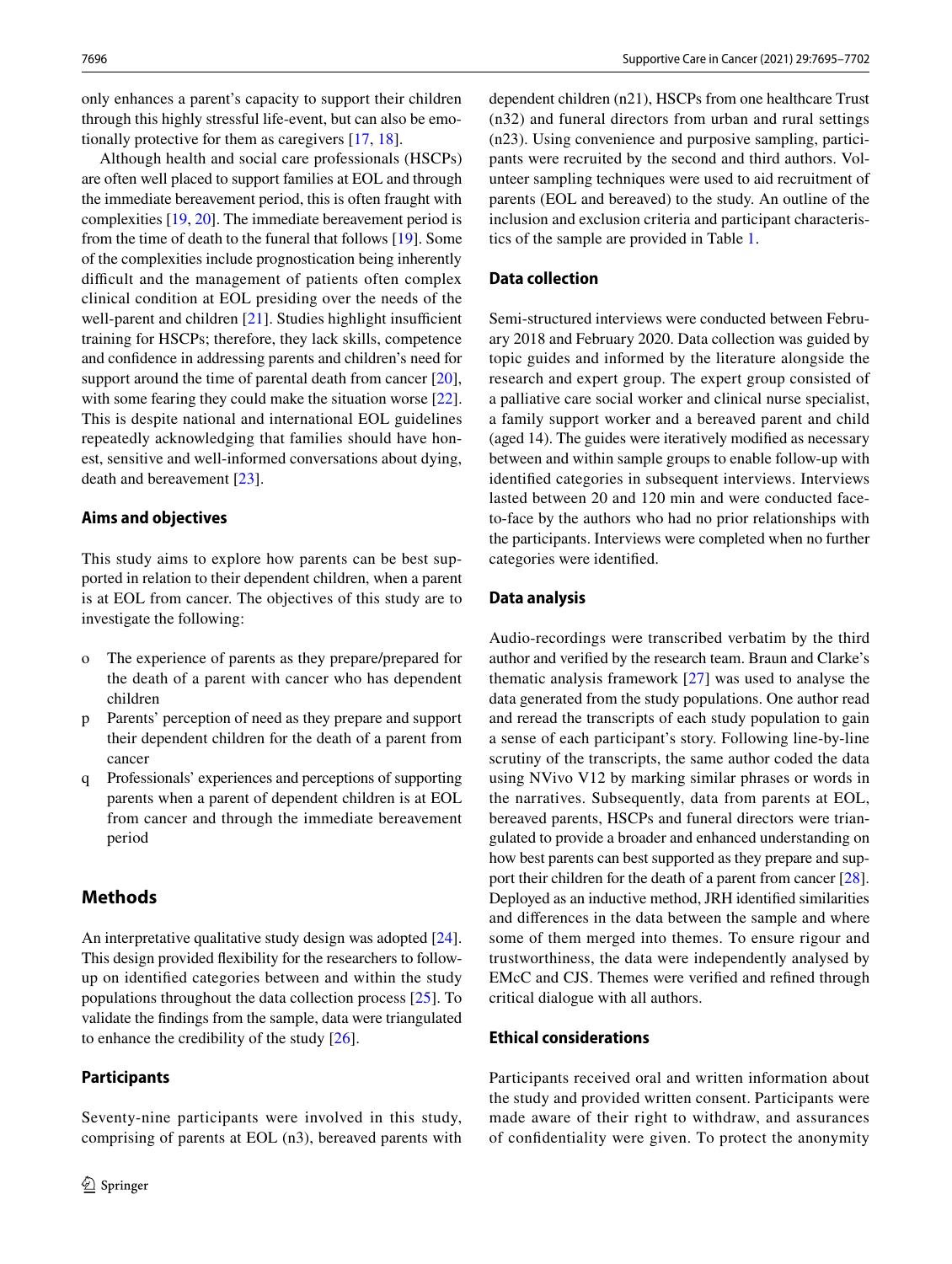### <span id="page-3-0"></span>**Table 1** Outline characteristics of the 79 participants recruited in the study

| Variables              | Parents at end of life<br>(n3)                                                                                                                                             | Bereaved parents (n21)                                                                                                                                           | <b>HSCPs</b><br>(n32)                                                                                                                                                                                                                                                                                                                                                                                                                                                                                                                                                                                                                                                            | Funeral directors (n23)                                                                                                                                                                 |
|------------------------|----------------------------------------------------------------------------------------------------------------------------------------------------------------------------|------------------------------------------------------------------------------------------------------------------------------------------------------------------|----------------------------------------------------------------------------------------------------------------------------------------------------------------------------------------------------------------------------------------------------------------------------------------------------------------------------------------------------------------------------------------------------------------------------------------------------------------------------------------------------------------------------------------------------------------------------------------------------------------------------------------------------------------------------------|-----------------------------------------------------------------------------------------------------------------------------------------------------------------------------------------|
| Inclusion criteria     | - Awareness of their poor<br>prognosis<br>- Considered physically well to<br>participate*<br>- Dependent children<br>$(< 18$ years old)<br>- Resided in Northern Ireland** | - Experienced the death of a<br>co-parent to cancer****<br>- Dependent children<br>$(< 18$ years old) at the time<br>of death<br>- Resided in Northern Ireland** | - HSCPs who provide care to<br>end-stage cancer patients as<br>part of their clinical practice                                                                                                                                                                                                                                                                                                                                                                                                                                                                                                                                                                                   | - Funeral directors from private<br>and public limited companies<br>between rural and urban loca-<br>tions in Northern Ireland                                                          |
| Exclusion criteria     | - Parents with gross psychopa-<br>thology***                                                                                                                               | - Parents with gross psychopa-<br>thology***                                                                                                                     | - HSCPs who do not work<br>within oncology departments<br>or provide EOL care                                                                                                                                                                                                                                                                                                                                                                                                                                                                                                                                                                                                    | - Funeral directors outside of<br>Northern Ireland**                                                                                                                                    |
| Participants           | Mother $(n=0)$<br>Father $(n=3)$                                                                                                                                           | Mother $(n=12)$<br>Father $(n=9)$                                                                                                                                | Acute specialists<br>Palliative social worker $(n=2)$<br>Palliative clinical nurse special-<br>ist $(n=2)$<br>Palliative care consultant<br>$(n=3)$<br>Acute clinical nurse specialist<br>$(n=1)$<br>Oncology physiotherapist<br>$(n=1)$<br>Oncology clinical nurse spe-<br>cialist $(n=3)$<br>Community specialists<br>Community clinical nurse<br>specialist $(n=1)$<br>Oncology physiotherapist<br>$(n=1)$<br>Speech and language therapist<br>$(n=1)$<br>Occupational therapist $(n=1)$<br>Palliative care educationalist<br>$(n=2)$<br>Acute generalists<br>Acute care nurse $(n=3)$<br>Chemotherapy nurse $(n=2)$<br>Community generalists<br>Community care nurse $(n=9)$ | Male $(n=19)$<br>Female $(n=4)$                                                                                                                                                         |
| Ethnicity              | White $(n=3)$                                                                                                                                                              | White $(n=20)$<br>Asian $(n=1)$                                                                                                                                  | White $(n=30)$<br>Asian $(n=2)$                                                                                                                                                                                                                                                                                                                                                                                                                                                                                                                                                                                                                                                  | White $(n=23)$                                                                                                                                                                          |
| Gender/age of children | Boy, $0-11$ years old $(n=0)$<br>Boy, 12–18 years old $(n=2)$<br>Girl, $0-11$ years old $(n=0)$<br>Girl, 12–18 years old $(n=3)$                                           | Boy, 0–11 years old $(n=15)$<br>Boy, 12–18 years old $(n=7)$<br>Girl, $0-11$ years old $(n=19)$<br>Girl, 12–18 years old $(n=12)$                                | X                                                                                                                                                                                                                                                                                                                                                                                                                                                                                                                                                                                                                                                                                | X                                                                                                                                                                                       |
| Recruitment            | One hospice service $(n=1)$<br>One family support services<br>$(n=1)$<br>Public advert $(n=1)$                                                                             | One hospice service $(n=3)$<br>Two family support services<br>$(n=14)$<br>Public advert $(n=4)$                                                                  | One Trust in United Kingdom<br>$(n=32)$                                                                                                                                                                                                                                                                                                                                                                                                                                                                                                                                                                                                                                          | Rural, private limited companies<br>$(n=10)$<br>Urban, private limited companies<br>$(n=5)$<br>Rural, public limited companies<br>$(n=3)$<br>Urban, public limited companies<br>$(n=5)$ |

\* Various side-efects from treatments or a health decline may have made it difcult or too demanding for parents to participate in the study.

\*\* This was a Northern Irish-based study.

\*\*\* Ethical principle of non-maleficence.

\*\*\*\* To promote participant autonomy, no limits were applied regarding period between death and inclusion to the study.

of participants, personal identifiable information was removed by the JRH who transcribed the audio-recordings, and pseudonyms were used in the reporting of this study. A distress protocol was established, and a support pack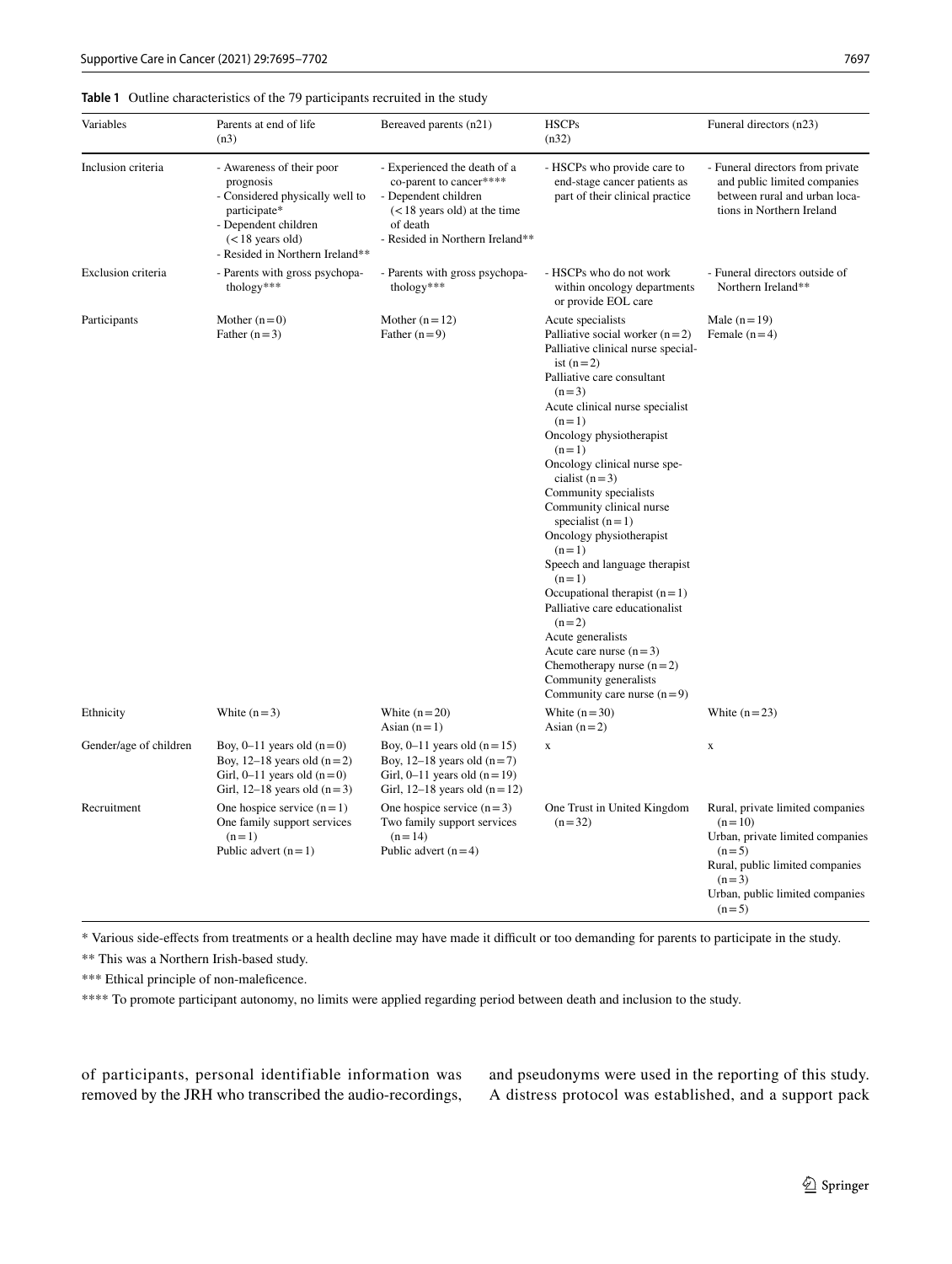was provided to participants as part of the debriefng process. Ethical approvals were obtained.

# **Results**

Overall, four themes were identified from the data: (1) communication with the children as a process, (2) coping throughout the unfolding EOL experience, (3) tension and complexities at EOL and (4) preparing for the future.

# **Theme 1: communication with the children as a process**

Parents (this term is referred to when the fnding is representative of data from both parents at EOL and bereaved parents) reported their need for time to 'digest' the shock that the cancer was incurable, before they considered telling the children. HSCPs did not acknowledge this as a factor, but when probed as to why parents may delay sharing this news with the children, HSCPs perceived parents were in denial surrounding the reality of the situation. However, most parents reported an awareness that death was going to be the inevitable outcome.

Your head is in a spin and yes you are thinking about your kids but there was so much to process and take in before telling them. [Interview 20, bereaved mother].

Communication between the parents and children regarding mum or dad's prognosis was generally an ongoing process throughout the EOL experience, with key conversations to be had at diferent time points. These included sharing the poor prognosis with the children, telling the children their mum or dad is going to die soon and preparing the children for the actual death. While some parents sought out advice from a family support service or the Internet, most parents 'muddled' through challenging conversations with the children alone. However, HSCPs did not routinely intervene or explore with the parent how they were going to tell the children, and the problem was more often left outside the caring realm.

I wish it was more joined up and thinking about us as a family unit. I understand their role was helping Philip and making sure his care was provided and he was looked after. But I was left to pick up the pieces. [Interview 12, bereaved mother].

The parent data evidenced that telling the children that mum or dad's death was going to happen was perpetually at the forefront of parents' mind. How to tell the children this news seemed a very challenging activity and to be avoided if possible. Some HSCPs (mainly those with clinical experience and personal exposure to death and dying) 'were on the case' and had actively steered the parents through a systematic approach of telling the children that mum or dad was eventually going to die from their cancer.

It's one of the most difficult things a parent will go through, but I've seen the aftermath for children whose parents 'hid it from them'. I reassure parents that it's best to tell them soon and usually they are looking to me for the words to do that. [Interview 46, acute specialist, clinical nurse specialist].

From the parent data, parents seemed to have been navigating unchartered waters as mum or dad's death approached in the fnal weeks and days of life. From the parents' perspective, it was important for them to 'live in the moment' throughout the EOL period. However, when reality 'hit' that the ill-parent was actively dying, it often become a form of 'crisis management', with signifcant stress placed on the well-parent to tell the children that death was imminent. The parent data identifed how the well-parent felt ill-equipped to initiate this conversation with the children, rapidly searching for guidance. HSCPs did not report this insight as to what was happening in the family when mum or dad's death became imminent at the end.

I didn't know what I was supposed to tell them. I ordered books for the kids from Amazon to prepare them thinking he would get time in the and they came on the Sunday morning and well he died that morning. [Interview 06, bereaved mother].

Bereaved parents often reported they had not thought out how 'dying might look' and what role their children would have at this time. Many bereaved parents described their 'shock' of how hasty death approached: in that death 'caught up' and they were not 'expecting it'. Alongside this, it was reported in the HSCP and parent data that many parents had a lack of understanding surrounding the physiological aspects of death. In all data sets, there was a lack of preparations made for the children when mum or dad was actually dying. As a result, when the funeral director became involved in the immediate bereavement period, they noted how the bereaved parent struggles to share the devastating news with their children that mum or dad has died.

Jen [bereaved parent] didn't know how to tell her wee girl [aged 12] that her daddy had died. She didn't know if she could use the word 'died', so was saying things like 'daddy's a star now'. It was as if Jen was looking at me saying 'what am I supposed to do here. [Interview 69, funeral director].

## **Theme 2: coping throughout the unfolding end of life experience**

The EOL experience was a changing landscape for families, with ongoing and diferent needs throughout the trajectory. The following three subthemes appeared helpful for parents as they coped and navigated the EOL experience: (1)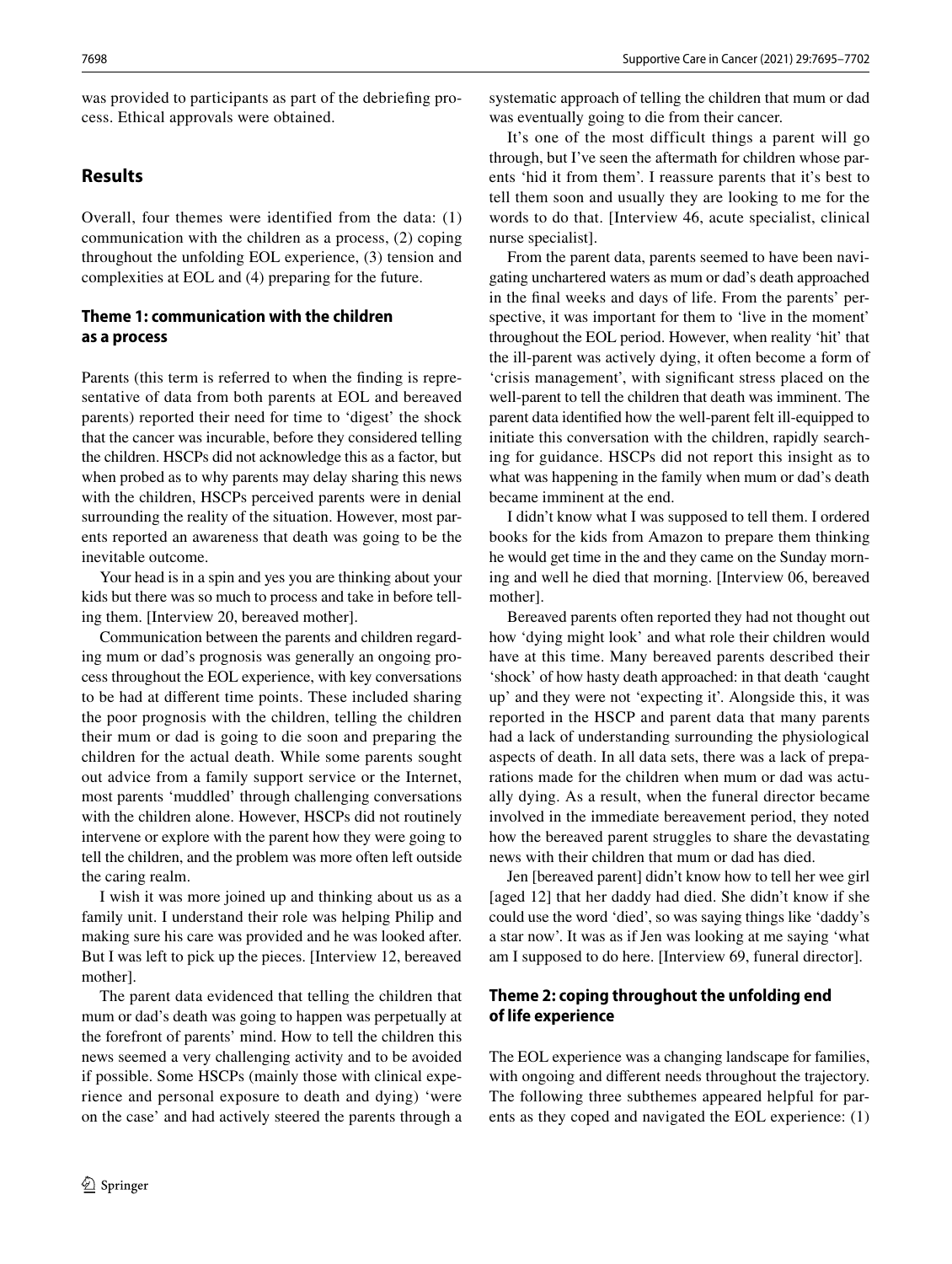striving for everyday ordinariness, (2) maximising social networks and (3) 'hope'.

#### **Sub‑theme 1: striving for everyday ordinariness**

From the parent and HSCP data, it appeared that maintaining some sense of ordinariness and family routines despite mum or dad's declining health was helpful. This included the children going to school and attending their usual extracurricular groups, where possible parents continuing with work and other usual happenings in the family. It seemed mum or dad's cancer was 'normalised' within the family, and as symptoms progressed for the ill-parent, the family continued to adapt and adjust with happenings as best as possible.

We just continued as things were. We didn't specifically do things like going to Disneyland, as life was busy with A Levels and transfer tests. We weren't purposely chasing time thinking we had to do all these things, but just enjoyed time together. [Interview 11, bereaved father].

The parent and HSCP data identified that healthcare teams occasionally had a pivotal role in helping ill-parents continue with 'parenting', when they were physically weak and becoming frailer. This included facilitating days to attend events such as a football match or school sports day. This allowed an 'everyday activity to happen' and were treasured, bringing joy to the parents and children. However, the fndings from parents and HSCPs showed that these facilitations were rare and were more likely to happen when a parent was in a specialist palliative care unit.

The mum really wanted to get to her wee boy's sport's day. I think it was his frst one, and we tried to see if we could get her out for it but it didn't happen in the end. [HSCP 50, community generalist, district nurse].

### **Sub‑theme 2: maximising social networks**

From the parent data, it appeared that frequently parents required supportive input from extended family members such as grandparents, to help with the practical aspects of parenting. This was especially instrumental in the fnal weeks and days of the ill-parent's life. At this particular juncture, there was often a 'lack of available parenting' from both parents, as the well-parents' attention was primarily focused on the caring duties and spending time with the dying parent. From the parent data, it seemed parents were less connected with their children at this stage. HSCPs did not acknowledge this period of decreased 'connection' for well-parents with their children.

Alan [ill-parent] never got out of hospital then and that was for about three weeks. I needed to be with him at that time. I wasn't focused on anything else. I was lucky to have my dad help out with the kids. If it wasn't for him, I don't know how I'd of managed. [Interview 04, bereaved mother].

#### **Sub‑theme 3: 'hope'**

Reported in the parent and HSCP data, it appeared 'hope' in treatment and that derived from spiritual faith facilitated coping for parents throughout the EOL experience. While parents and HSCPs reported that parents were hopeful that treatment may extend life, it was identifed in the bereaved parent data that well-parents were more realistic that death was inevitable, from observing an overall decline in ill-parent's health as the illness progressed.

He was going on this new treatment, and we both still hoped that this treatment would have worked, but in the back of my mind I was being a bit more realistic with myself. So, to basically tell the kids, we didn't tell them and we certainly didn't say that daddy was going to die. [Interview 10, bereaved mother].

#### **Theme 3: tension and complexities at end of life**

From the parent and HSCP data, there appeared to be a tension between parents and also between parents and HSCPs in relation to how best to prepare their children for parental death. This aspect of care appeared complex for HSCPs to navigate, especially if one parent felt the children should be informed that mum or dad was eventually going to die and the other believed it was protecting the children from upset by not telling them. It also seemed from parents' and HSCPs' perspectives that family-centred conversations regarding the children were less prioritised if there was hope pinned on life-extending treatment, especially if embarking on novel immunotherapies. Alongside this, HSCPs reported a lack of confdence, skill and time to facilitate these emotive conversations with parents on how best to support their children, when one of them was dying from cancer. It was identifed in the parent and HSCP data that it was often the well-parent navigating difficult conversations with the children, such as telling them mum or dad is going to die and when the parent was actually dying.

I would like to tell them [children] the truth of it because I don't think I am being fair to them. It is a wee bit like the elephant in the room, but I am not just sure that Joan [wellparent] and myself are at the same place about telling them. [Interview 23, father at end of life].

To be honest I think I've avoided getting really into that. I'm afraid of telling them the wrong thing. I suppose if I felt a bit more comfortable about that, I might open that up a little bit more. But I don't want to just start a conversation and then not have time to take it forward. How do I navigate that. [Interview 48, acute specialist; clinical nurse specialist].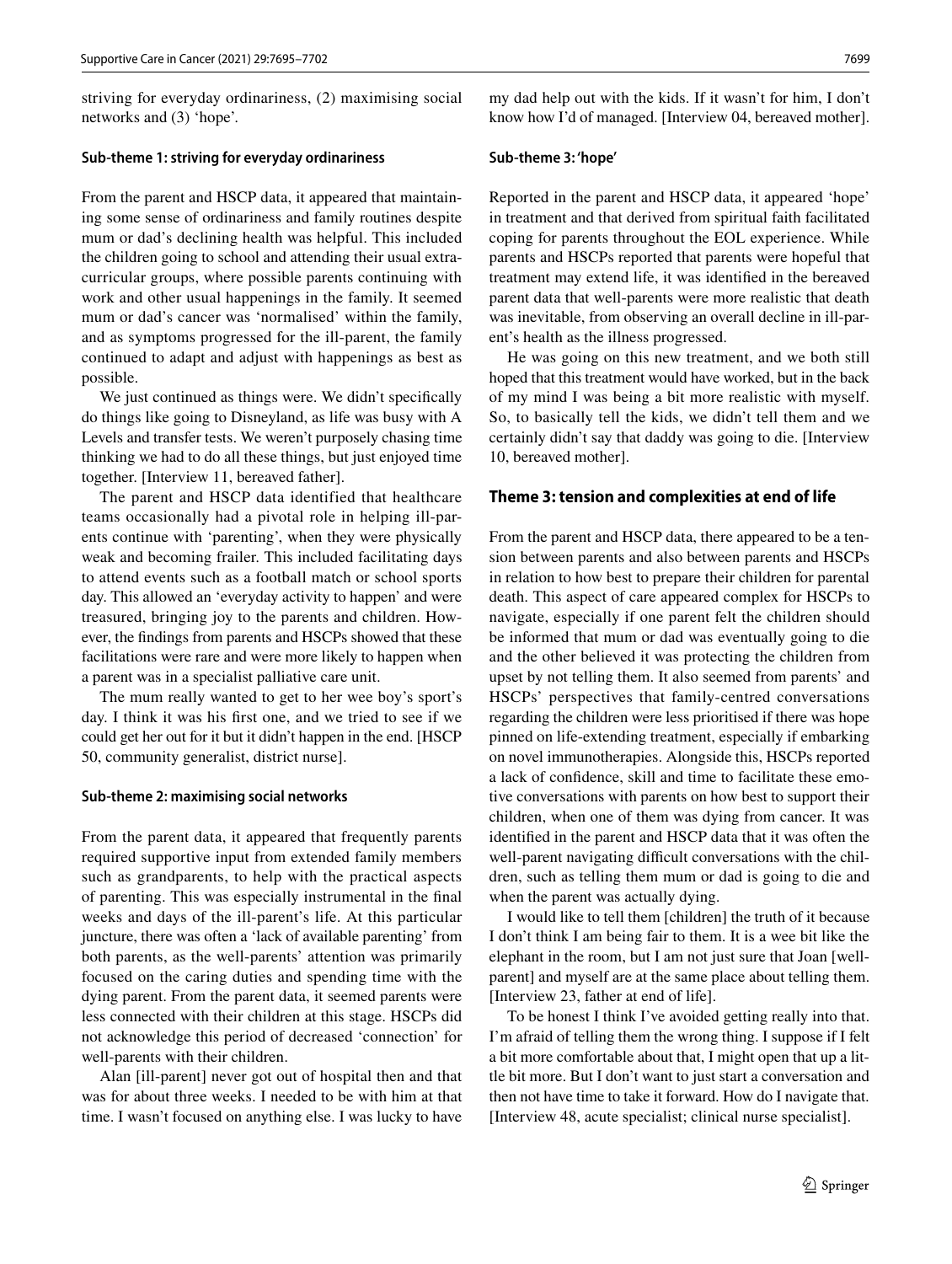#### **Theme 4: preparing for the future**

Data from parents and funeral directors acknowledged the importance of making preparations for the future before the parent died, as a supportive measure for the family during the EOL period and moving forward after the death. This included outlining funeral wishes and sorting out fnances, passwords on accounts and mortgages. Most bereaved parents stated that they had not made adequate preparations for everyday 'life' after the parent had died (practically and fnancially) but on refection would have liked to have done so. From the parents' perspective, it was too difficult for them to consider making detailed preparations for after they or their spouse had died.

I was coming into the home which was in chaos. Dad was in a 'fap' and not in the headspace to make preparations. It was going in one ear and out the other. What I think became more distressing for him was he didn't know what his wife would have wanted. [Interview 71, funeral director].

For those couples who did have conversations about the fact that mum or dad's death was inevitable, this gave children 'permission' to share their worries and concerns, like 'what will we do if I need to get a costume for Halloween?', 'who's going to fx things around the house now?', or 'are you going to be in a coffin'? These conversations could only happen if the poor prognosis was acknowledged by parents and integrated into ongoing conversations. HSCPs reported limited insight into the importance for parents to make preparations for the future before the ill-parent died.

From the parent and HSCP data, it appeared that some HSCPs were encouraging parents to engage in memory activities, such as writing letters for the future, to help aid the child's connectedness to the parent for after they have died. While some parents did engage in these activities, in reality it was often too painful for parents to consider not being around and part of their children's future. This insight was not considered by HSCPs.

As for memory boxes, we didn't do it. To be honest we probably wouldn't have wanted to do that. They have lots of wonderful memories of their mum that we didn't feel the need to put them into a box. [Interview 09, bereaved father].

#### **Discussion**

Findings highlighted how parents are central to preparing and supporting their children for the death of their mum or dad. Parents are the gatekeeper to providing information to their children surrounding their parent's poor prognosis and updating them throughout the EOL experience. While children cope and adjust better when they are prepared for the death of a parents, fndings highlight that parents need guidance on how best to manage and involve their children throughout the EOL experience.

Although preparing dependent children for the death of mum or dad is one of the greatest challenges that a parent can face, earlier preparations provide parents with the opportunity to comfort and protect their children before the death, which could help facilitate a better bereavement experience for the children [[29,](#page-8-22) [30](#page-8-23)]. Actively walking together through the EOL experience when the ill-parent is capable of 'parenting' provides an opportunity for mum and dad to 'parent' a child through one of the most awful life changing times their children are going to experience. Parents should be encouraged by HSCPs that there is 'a window of opportunity' for them to utilise their parenting instincts, by including the children in the EOL experience. While the initial sharing of the news will be upsetting for the children, one or both parents can 'parent' and support their children through this experience. From the parents' perspective, this may help control for crisis management as mum or dad's death becomes imminent in the fnal weeks and days of life and facilitates important moments together at the end [[31,](#page-8-24) [32\]](#page-8-25).

Studies have suggested there can often be tension between parents' and parents and HSCPs surrounding realistic and unrealistic expectations at EOL [\[33,](#page-8-26) [34](#page-8-27)]. From this study, one of the key factors that may have impacted parents' expectations was a lack of clear prognostic communication from HSCPs. A similar fnding has been reported in the literature [[35](#page-8-28)]. It may be that telling a parent of dependent children that they were eventually going to die from cancer was too big for HSCPs to 'take on' and that a more 'comfortable', less personally emotively demanding position for the professional was engaging in physical care needs [[20](#page-8-13)]. However, HSCPs did not acknowledge that hope centred on treatment would eventually place signifcant demands on the well-parent as death approached at the end. There is a need for HSCPs to balance hope of novel treatments in prolonging life and providing parents with clear and honest information surrounding a poor prognosis, to ensure they understand the severity of their condition and have realistic timescales. Clear prognostication may help promote advanced preparations for the future [[36](#page-8-29)].

It may be suggested HSCPs do not want to get too emotionally close to parents who are dying and have dependent children, as to do so could lead to burnout for the professional [\[22\]](#page-8-15). Other explanations may include HSCPs were too 'busy' to take the time to provide this aspect of care  $[37]$  $[37]$  or a lack of supportive working environments to offload the emotional impact of having challenging EOL conversations with parents of dependent children [[22\]](#page-8-15). While this is a complex aspect of care, there is a need to promote HSCPs' awareness of the importance of family-centred care and the challenges faced by many parents as they prepare their children for the death of a parent. This can include training to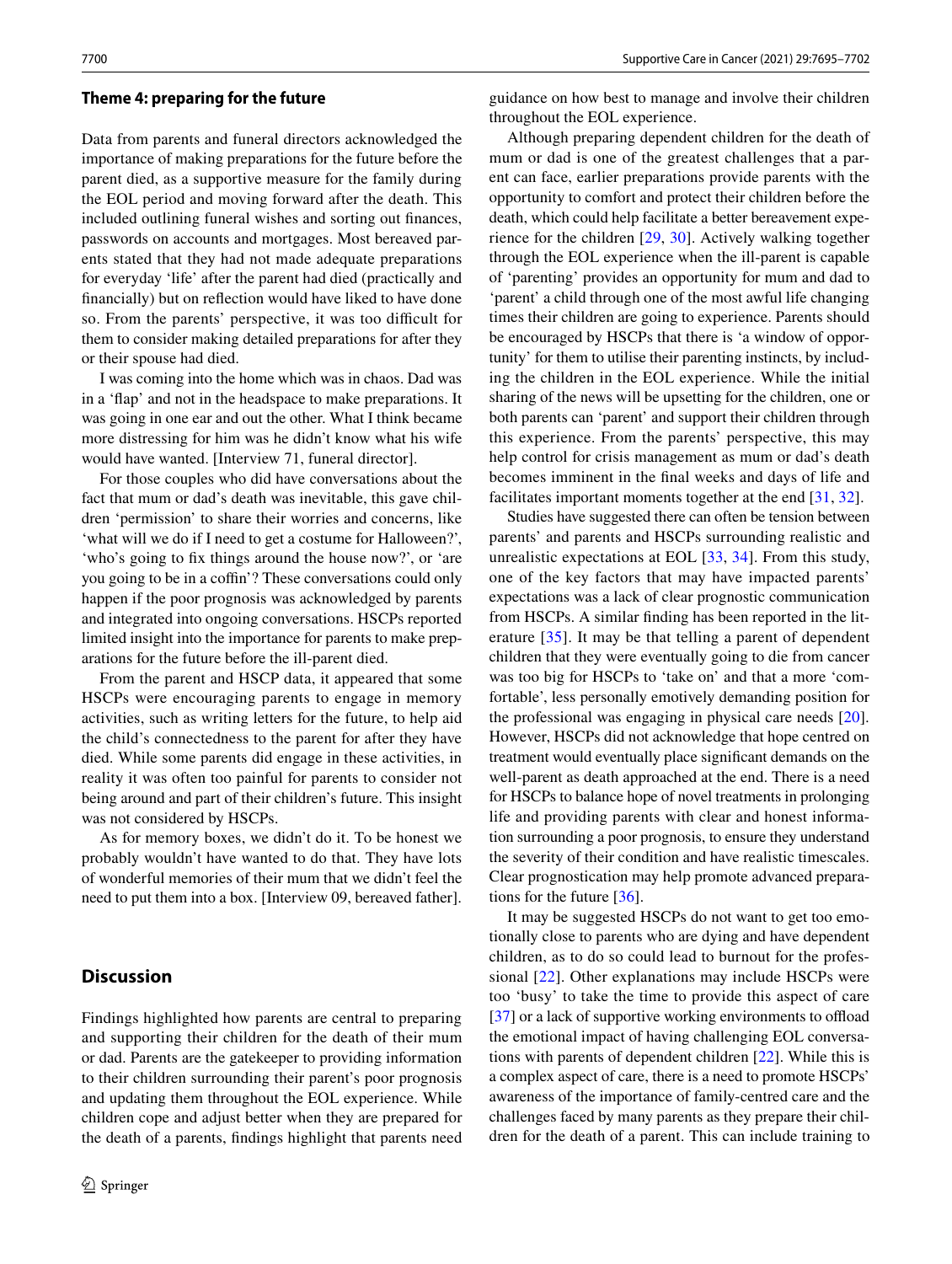increase HSCPs' knowledge and confdence to enable them to meaningfully engage and support parents at EOL in relation to their dependent children. Appropriate supervision may promote HCSPs' resilience to undertaking this aspect of care, reduce burnout and promote job satisfaction in cancer and EOL care [[38,](#page-8-31) [39\]](#page-8-32).

#### **Study strengths and limitations**

Although the sample was selected from Northern Ireland, which has become increasingly secular and ideologically more diverse, it is a relatively culturally homogenous population [[19](#page-8-12)]. While only three parents at EOL were included this study, triangulating the data identifed how the data from parents at EOL mapped and mirrored fndings from bereaved parents. This study addresses a gap in the literature in that fndings are refective mothers and fathers [\[2](#page-7-1)]. Children were not included in this study; however, this paper acknowledges the importance of involving them in 'family life' when a parent is at EOL from cancer [[2\]](#page-7-1) and the central role of parents to including them in this experience.

# **Conclusion**

There is a need for honest and clear communication from HSCPs to parents surrounding the reality of a parent's poor prognosis, to enable a systematic approach of preparing the children for the death of their mum or dad. While parents often feel ill-equipped to prepare their children for the death of a parent from cancer and desire supportive guidance from healthcare teams, this is a challenging aspect of care for HSCPs to provide. Consequently, family-centred care is often inadequate in practice. There is a need for HSCPs to reassure parents that by involving the children early in the EOL experience, when the ill-parent is 'well enough' to parent, enables them to be actively involved in supporting their child through one, if not the greatest life changing event. This enables the sharing of sadness, providing love and support that only a parent can. Earlier preparations are likely to prevent 'crisis management' as death becomes imminent in the fnal weeks and days of life and promote better adjustment for the children in the future.

**Supplementary Information** The online version contains supplementary material available at<https://doi.org/10.1007/s00520-021-06341-3>.

**Acknowledgements** The authors would like to extend their gratitude to the 79 participants who took part in this study and shared their experiences.

**Author contribution** All authors contributed to the designing, conducting, and reporting of the study.

**Funding** This study was funded by the Department for Economy (DfE) awarded to the third author [JRH].

**Data availability** The data that supports the fndings of this study are available at the Ulster University repository and available on request from the third author. The data are not publicly available due to privacy and ethical restrictions. The study passed the ethical committee review [REC: 17/SW/01550.

**Code availability** N/A.

#### **Declarations**

**Ethics approval** The study passed ethical committee review from Ulster University [REC: 17/SW/01550].

**Consent to participate** Informed consent was obtained from all individual participants included in the study.

**Consent for publication** Informed consent was obtained from all individual participants to publish the data in this study.

**Competing interests** The authors declare no competing interests.

**Open Access** This article is licensed under a Creative Commons Attribution 4.0 International License, which permits use, sharing, adaptation, distribution and reproduction in any medium or format, as long as you give appropriate credit to the original author(s) and the source, provide a link to the Creative Commons licence, and indicate if changes were made. The images or other third party material in this article are included in the article's Creative Commons licence, unless indicated otherwise in a credit line to the material. If material is not included in the article's Creative Commons licence and your intended use is not permitted by statutory regulation or exceeds the permitted use, you will need to obtain permission directly from the copyright holder. To view a copy of this licence, visit<http://creativecommons.org/licenses/by/4.0/>.

### **References**

- <span id="page-7-0"></span>1. Fearnley R, Boland JW (2017) Communication and support from health-care professionals to families, with dependent children, following the diagnosis of parental life-limiting illness: a systematic review. Palliat Med 31(3):212–222. [https://doi.org/10.1177/02692](https://doi.org/10.1177/0269216316655736) [16316655736](https://doi.org/10.1177/0269216316655736)
- <span id="page-7-1"></span>2. Hanna JR, McCaughan E, Semple CJ (2019) Challenges and support needs of parents and children when a parent is at end of life: a systematic review. Palliat Med 33(8):1017–1044. [https://doi.org/](https://doi.org/10.1177/0269216319857622) [10.1177/0269216319857622](https://doi.org/10.1177/0269216319857622)
- <span id="page-7-2"></span>3. Dalton L, Rapa E, Ziebland S, Rochat T, Kelly B, Hanington L, Bland R, Yousafzai A, Stein A, Batancourt T, Richter L (2019) Communication with children and adolescents about the diagnosis of a life-threatening condition in their parent. The Lancet 393(10176):1164–1176. [https://doi.org/10.1016/S2352-4642\(20\)](https://doi.org/10.1016/S2352-4642(20)30097-3) [30097-3](https://doi.org/10.1016/S2352-4642(20)30097-3)
- <span id="page-7-3"></span>4. Semple CJ, McCaughan E, Beck ER, Hanna JR (2021) 'Living in parallel worlds'–bereaved parents' experience of family life when a parent with dependent children is at end of life from cancer: a qualitative study. Palliat Med 35(5):933–942. [https://doi.org/10.](https://doi.org/10.1177/02692163211001719) [1177/02692163211001719](https://doi.org/10.1177/02692163211001719)